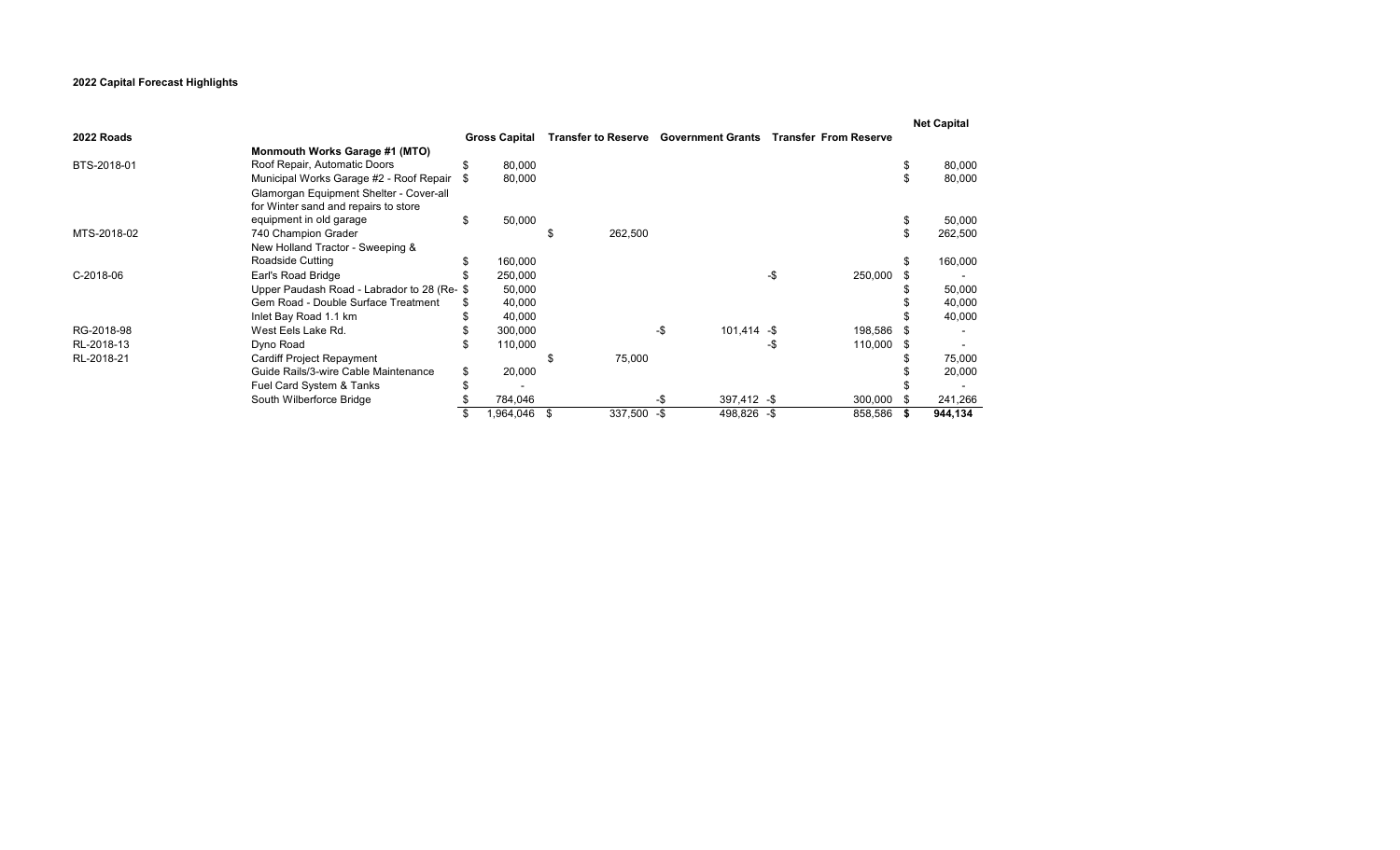| 2022 Waste |                                       | <b>Gross Capital</b> |        | <b>Transfer to Reserve</b> |        | <b>Government Grants</b> | Transfer From Reserve | <b>Net Capital</b> |
|------------|---------------------------------------|----------------------|--------|----------------------------|--------|--------------------------|-----------------------|--------------------|
|            | <b>Enhancements to Landfill Sites</b> |                      | 20,000 |                            |        |                          |                       | 20,000             |
|            | Equipment Replacement                 |                      |        |                            | 10.000 |                          |                       | 10.000             |
|            |                                       |                      | 20.000 |                            | 10.000 |                          |                       | 30.000             |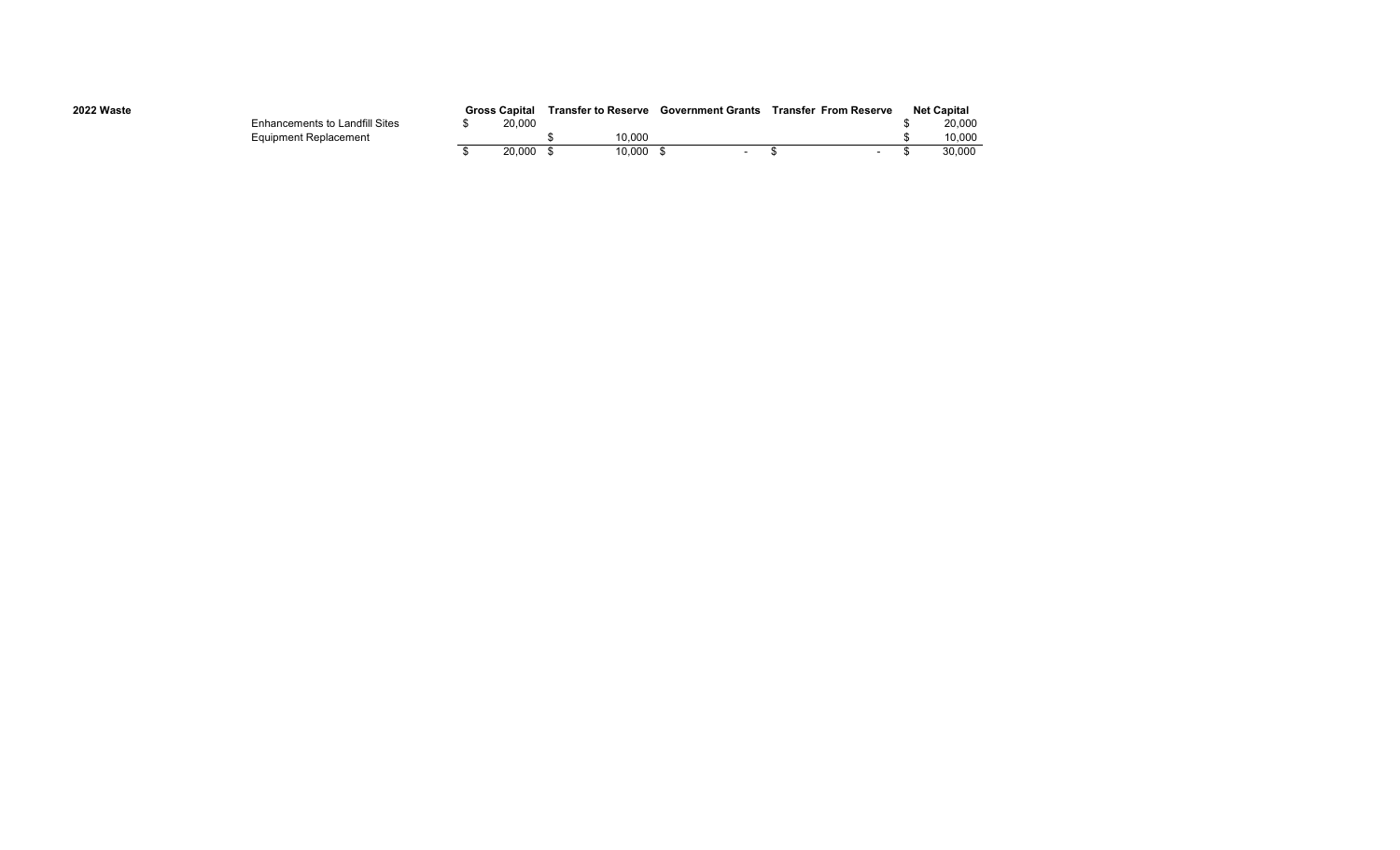| 2022 Building |                                                 | <b>Gross Capital</b> |        | <b>Transfer to Reserve Government Grants</b> |     | <b>Transfer From Reserve</b> | <b>Net Capital</b> |
|---------------|-------------------------------------------------|----------------------|--------|----------------------------------------------|-----|------------------------------|--------------------|
| VPS-2018-23   | GMC Terrain - Deputy CBO                        | 40,000               |        |                                              |     | 40,000 \$                    | $\sim$             |
| VPS-2018-24   | 2017 Chevy Silverado Truck #1- CBO              |                      | 7,000  |                                              |     | $\blacksquare$               | 7.000              |
|               | 2019 Subaru Crosstrek                           |                      | 7.000  |                                              |     | $\sim$                       | 7.000              |
|               | Building Department- Building Renovations \$    | 25,000               |        |                                              |     | $\sim$                       | 25,000             |
|               | <b>Building Department- Permitting Software</b> |                      |        |                                              |     |                              | $\sim$             |
|               |                                                 | 65.000 \$            | 14,000 | $\sim$                                       | -35 | 40.000                       | 39,000             |

Budgeted \$7000 in 2020 & 7000 in 2021 Transfer to reserve. Laurie would like to get Hybrid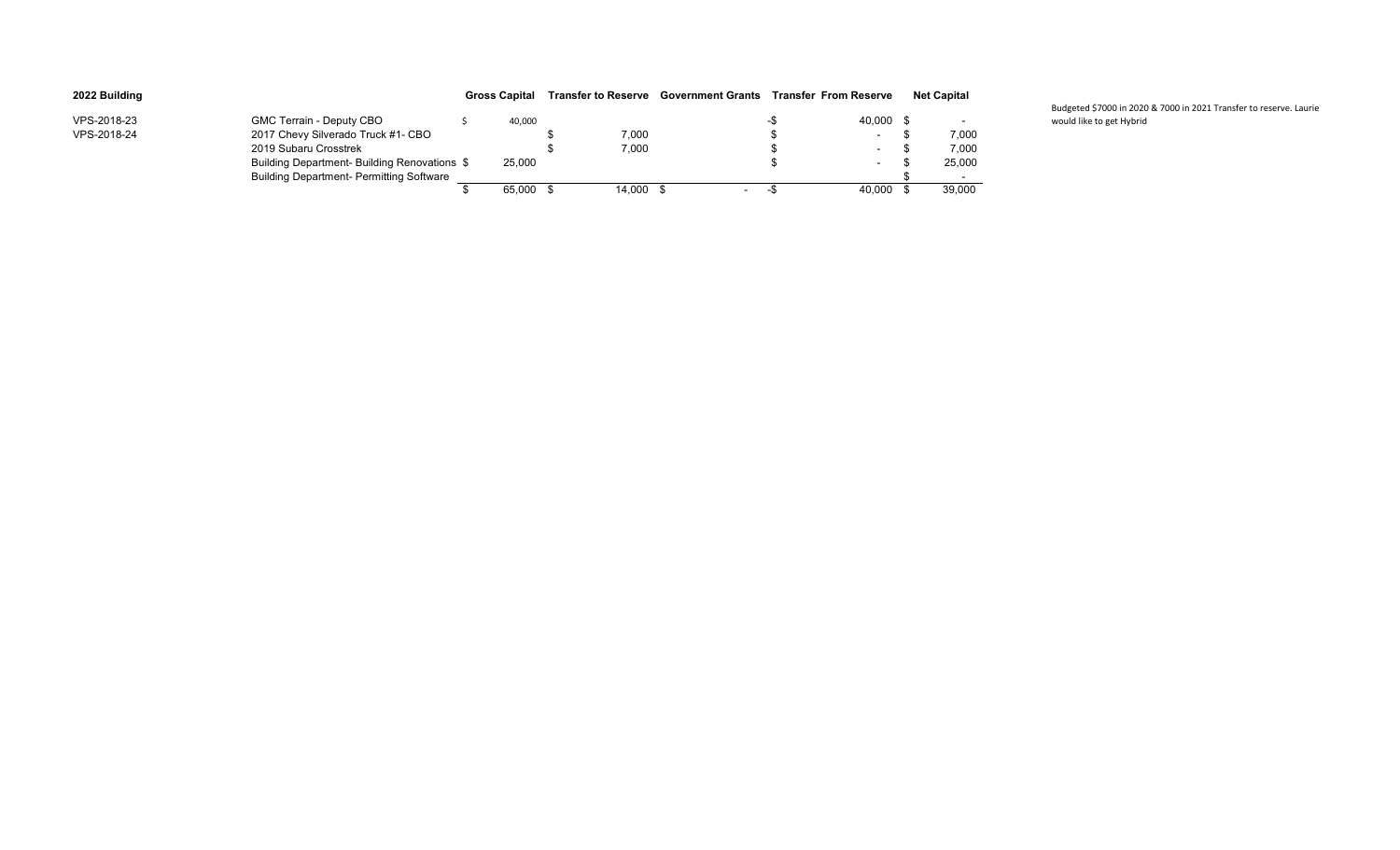| 2022 Parks, Recreation and Facilities |                                | <b>Gross Capital</b> | Transfer to Reserve Government Grants Transfer From Reserve |     |               |             | <b>Net Capital</b> |
|---------------------------------------|--------------------------------|----------------------|-------------------------------------------------------------|-----|---------------|-------------|--------------------|
| BRS-2018-06                           | Cardiff Pool-Change Rooms      | 209.050              |                                                             |     |               | 105.178 \$  | 103,872            |
| BRS-2018-07                           | Keith Tallman Memorial Arena   | 6.000                |                                                             |     |               |             | 6,000              |
|                                       | Highland Grove CC - New Fridge | 5,000                |                                                             |     |               | 5,000       |                    |
| LRS-2018-16                           | <b>Herlihey Park</b>           | 395.676              |                                                             | –.ኬ | $100.000 - $$ | 295.676 -\$ |                    |
| MRS-2018-03                           | Zamboni                        |                      | 9.000                                                       |     |               |             | 9.000              |
| VRS-2018-02                           | 2013 Chevrolet Silverado       |                      | 13,350                                                      |     |               |             | 13,350             |
| VRS-2018-03                           | 2018 Ford F150 Pick Up         |                      | 13.350                                                      |     |               |             | 13,350             |
| VRS-2021-01                           | 2021 Chevrolet Colorado WT     |                      | 10,000                                                      |     |               |             | 10,000             |
|                                       |                                | 615.726 \$           | 45.700 - \$                                                 |     | $100.000 - $$ | 405.854 \$  | 155.572            |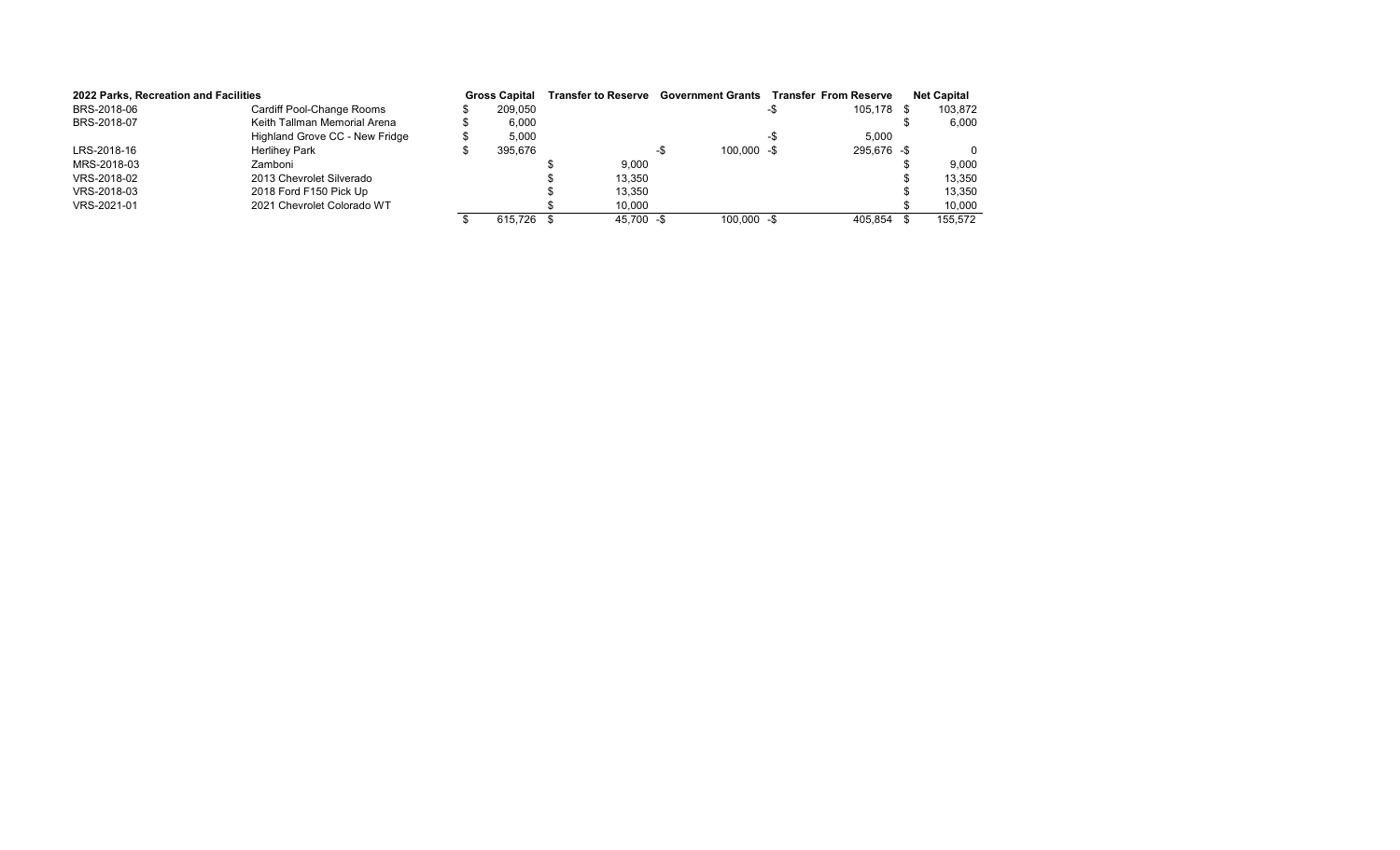| <b>2022 Fire</b>             |                                    | <b>Gross Capital</b> |         |    |            | Transfer to Reserve Government Grants Transfer From Reserve |             | <b>Net Capital</b> |         |        |
|------------------------------|------------------------------------|----------------------|---------|----|------------|-------------------------------------------------------------|-------------|--------------------|---------|--------|
|                              | Hydrant maintenance                |                      | 10,000  |    |            |                                                             |             |                    | 10,000  |        |
| EPS-2018-09 EPS-2018-10 EPS- |                                    |                      |         |    |            |                                                             |             |                    |         |        |
| 2018-11                      | SCBA's                             |                      |         | .S | 50,000     |                                                             |             |                    | 50,000  |        |
| EPS-2018-12 EPS-2018-14      | Bunker Gear (5 sets)               |                      | 13,000  |    |            |                                                             |             |                    | 13,000  |        |
| BPS-2018-01                  | Hwy. 28 Firehall - Building        |                      | 79,600  |    |            | -\$                                                         | 69,600      |                    | 10,000  |        |
| BPS-2018-02                  | Highland Grove Firehall - Building |                      | 50,000  |    |            |                                                             | $30,000$ \$ |                    | 20,000  |        |
| BPS-2018-03                  | Monck Rd. Firehall - Building      |                      | 35,500  |    |            |                                                             | $30,000$ \$ |                    | 5,500   |        |
| BPS-2018-04                  | Spruce St. Fire Garage             |                      | 10,000  |    |            |                                                             | $5,000$ \$  |                    | 5,000   |        |
| BPS-2018-05                  | Wilberforce Firehall - Building    |                      | 92,560  |    |            |                                                             | 62,560 \$   |                    | 30,000  |        |
| BPS-2018-06                  | Glamorgan Firehall - Building      |                      | 46,500  |    |            |                                                             | 26,500 \$   |                    | 20,000  |        |
| VPS-2018-02                  | ATV Artic Cat Model A20            |                      |         |    | 4,000      |                                                             |             |                    | 4,000   |        |
| VPS-2018-05                  | Chevy 8500 - 8500 Gal Pumper       |                      |         |    | 33,000     |                                                             |             |                    | 33,000  |        |
| VPS-2018-06                  | Chevy 7500 - 8500 Gal Pumper       |                      |         |    | 33,000     |                                                             |             |                    | 33,000  |        |
| VPS-2018-09                  | Ford F250 4x4 Crew                 |                      |         |    | 15,000     |                                                             |             |                    | 15,000  |        |
| VPS-2018-10                  | Ford F250 4x4 Crew                 |                      |         |    | 15,000     |                                                             |             |                    | 15,000  |        |
| VPS-2018-13                  | Chevrolet C550 625 GPM Pumper      |                      |         |    | 80,000     |                                                             |             |                    | 80,000  |        |
| VPS-2018-16                  | 1500IG wetside tanker              |                      |         |    | 32,000     |                                                             |             |                    | 32,000  |        |
| VPS-2018-17                  | 1500IG wetside tanker              |                      |         |    | 32,000     |                                                             |             |                    | 32,000  |        |
| VPS-2018-19                  | Tanker truck Wetside Tanker 1500   |                      |         |    | 25,000     |                                                             |             |                    | 25,000  |        |
|                              |                                    |                      | 337,160 |    | 319,000 \$ | -\$                                                         | 223,660     |                    | 432,500 | 85,000 |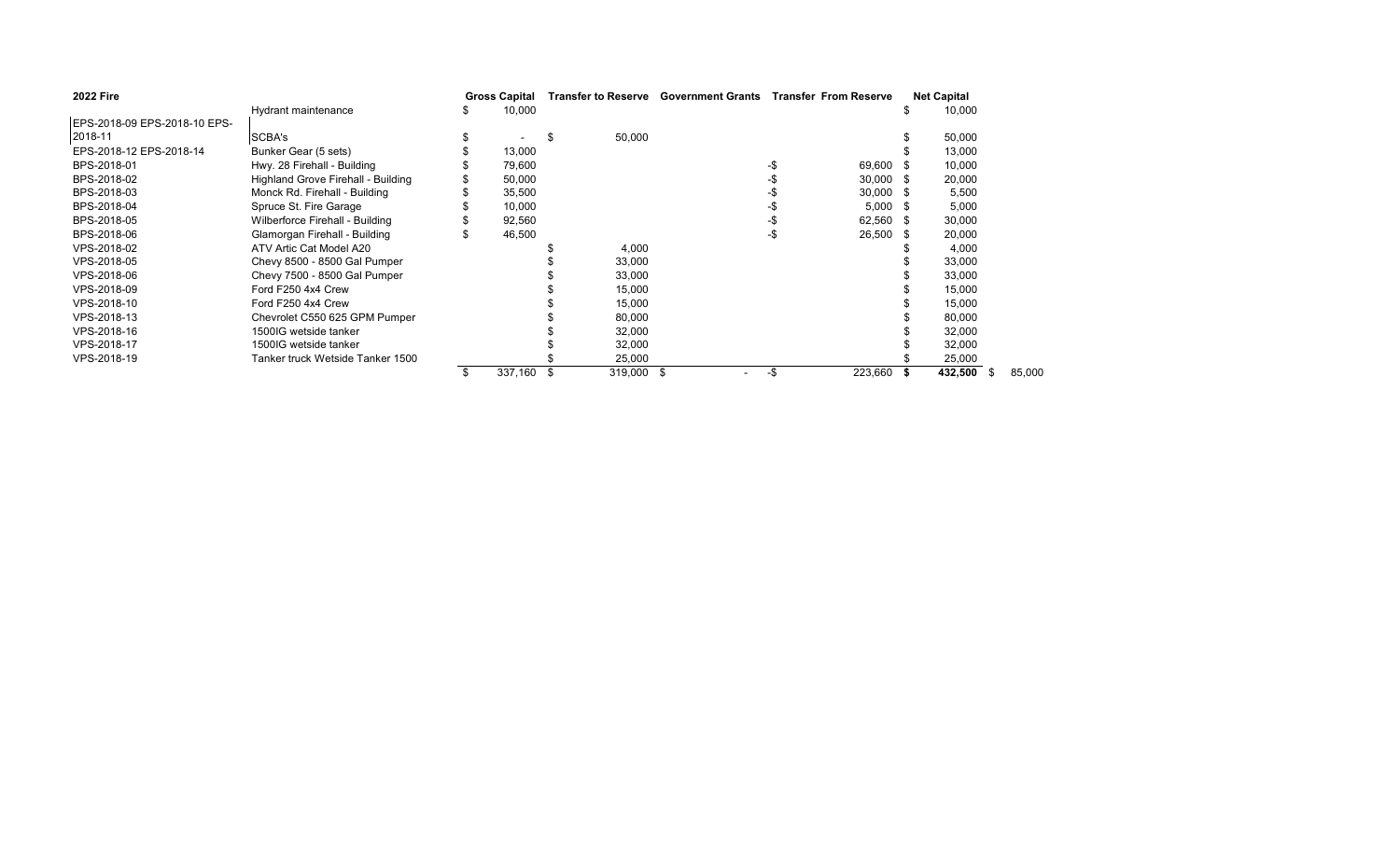| 2022 Environment |                                            | <b>Gross Capital</b> |            | <b>Transfer to Reserve</b> Government Grants | <b>Transfer From Reserve</b> |        | <b>Net Capital</b> |        |
|------------------|--------------------------------------------|----------------------|------------|----------------------------------------------|------------------------------|--------|--------------------|--------|
| VES-2018-02      | 2013 Ford 4x4                              | 45.000               |            |                                              |                              | 45,000 |                    |        |
| WSE-2018-03      | Water Mains- Cardiff (in metres) (Cardiff) |                      | 100,000    |                                              |                              |        | 100,000            |        |
|                  | Service connections (Cardiff)              |                      | 25,000     |                                              |                              |        | 25,000             |        |
|                  | Service connections (Wilberforce)          | 20.000               |            |                                              |                              |        | 20,000             |        |
| WWLB-2018-01     | Monck Rd. Sewage Pumphouse - Origina \$    | 75,000               |            |                                              |                              |        | 75,000             |        |
|                  |                                            | 140.000              | 125,000 \$ | $\sim$                                       |                              | 45.000 | 220.000            | 83.900 |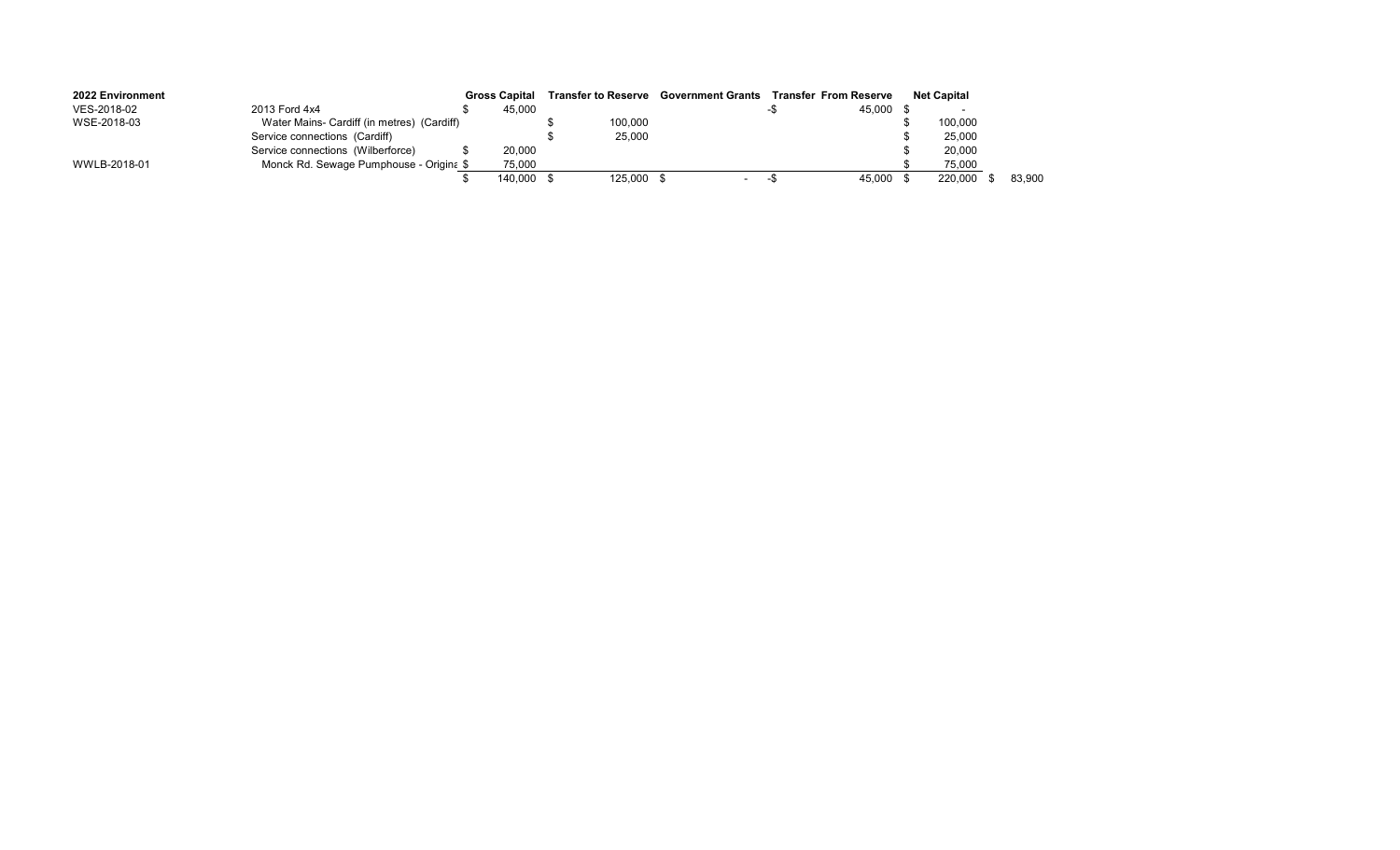| 2022 Bylaw                            | <b>Gross Capital</b> | Transfer to Reserve | Government Grants Transfer From Reserve | <b>Net Capital</b> |       |  |
|---------------------------------------|----------------------|---------------------|-----------------------------------------|--------------------|-------|--|
| 2017 Chevy Silverado Truck #2- By-Law |                      | 7,000               |                                         |                    | 7,000 |  |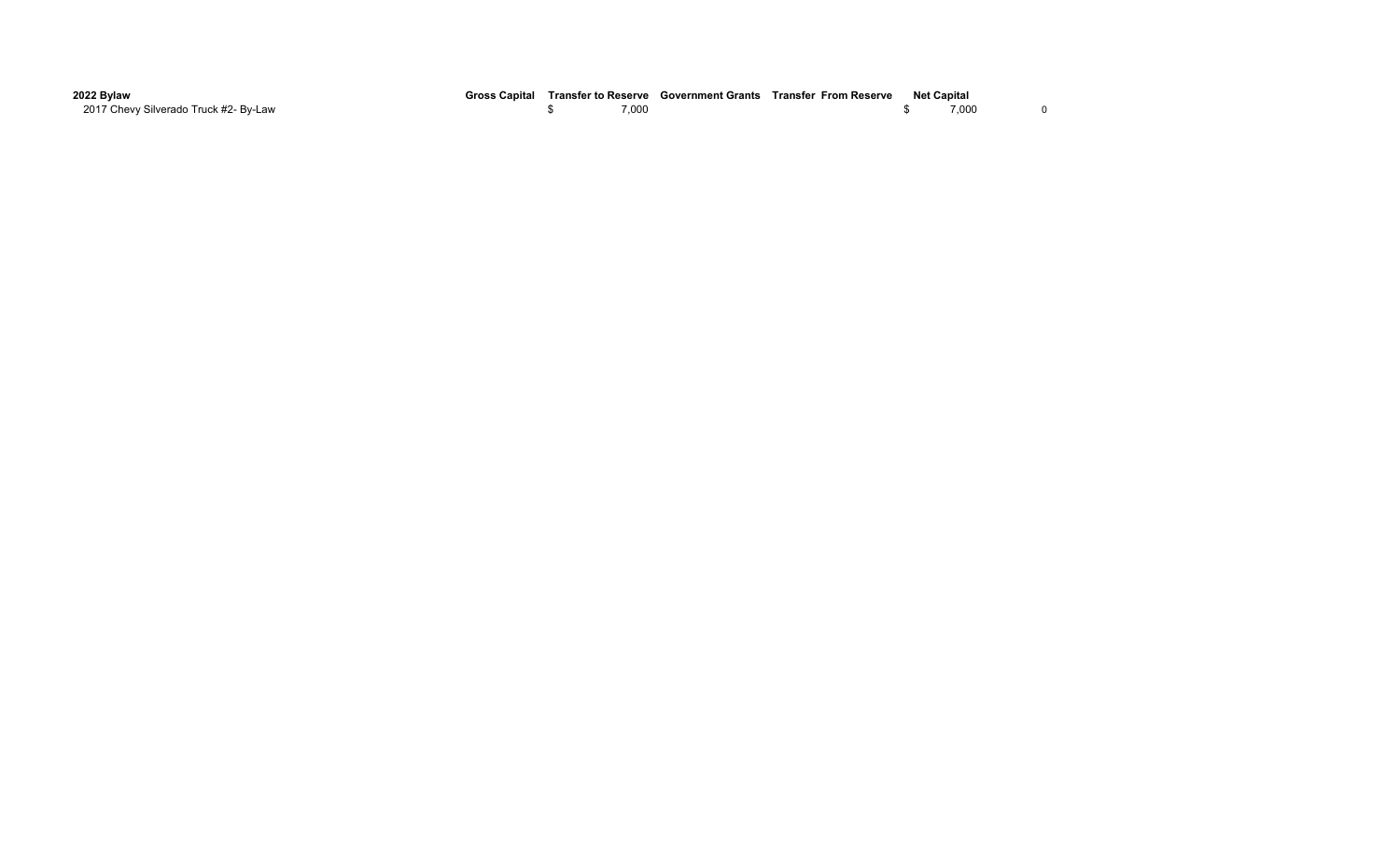| 2022 Administration                                  |                                                        | <b>Gross Capital</b> |      | <b>Transfer to Reserve</b> | <b>Government Grants</b> |     | <b>Transfer From Reserve</b> |      | <b>Net Capital</b> |       |
|------------------------------------------------------|--------------------------------------------------------|----------------------|------|----------------------------|--------------------------|-----|------------------------------|------|--------------------|-------|
| BGG-2018-03                                          | <b>Municipal Office</b>                                |                      |      | 175,000                    |                          |     |                              |      | 175,000            |       |
|                                                      | Architect                                              | 25,000               |      |                            |                          | -\$ | 25,000                       |      |                    |       |
|                                                      | Transfer to Reserve for Municipal Office Filing System |                      |      | 5,000                      |                          |     |                              |      | 5,000              |       |
| Municipal Plans or Review Projects                   | <b>Integrity Commissioner</b>                          |                      |      | 10,000                     |                          |     |                              |      | 10,000             |       |
|                                                      | Classification Review (Union)                          | 10,000               |      |                            |                          | -\$ | 10,000                       |      |                    |       |
|                                                      | Election (Every 4 Years)                               | 60,000               | - \$ | $\overline{\phantom{a}}$   |                          |     | 48,000                       | - \$ | 12,000             |       |
|                                                      | Asset Management Plan Revision & Update \$             | 50,000               |      |                            |                          | -\$ | 50,000                       |      |                    |       |
|                                                      | <b>Service Delivery Review</b>                         | 10,000               |      |                            |                          |     |                              |      | 10,000             |       |
|                                                      | Climate Change Initiative                              | 25,000               |      |                            |                          |     |                              |      | 25,000             |       |
| Equipment, Technological Efficiences or Advancements |                                                        |                      |      |                            |                          |     |                              |      |                    |       |
|                                                      | Council Live Streaming Equipment (Laptop \$            | 10,000               |      |                            |                          |     | 10,000                       |      |                    |       |
|                                                      | Equidox (AODO Compliant Software)                      | \$<br>6,000          |      |                            |                          |     | 6,000                        | - S  |                    |       |
|                                                      | Virtual City Hall (Central Square Module)              | 10,000               |      |                            |                          |     | 10,000                       | - \$ |                    |       |
|                                                      | <b>Folding Machine</b>                                 | 7,100                |      |                            |                          |     |                              |      | 7,100              |       |
|                                                      | Digitizing Property and Building Files                 | 20,000               |      |                            |                          | -\$ | 20,000                       |      |                    |       |
|                                                      |                                                        | 233,100              |      | 190,000 \$                 |                          | -\$ | 179,000                      | - \$ | 244,100            |       |
| Cemetery                                             | Stone Orchard Software Upgrades                        | 5000                 |      |                            |                          |     |                              |      | 5000 \$            | 5,000 |
| Recreation                                           | <b>Booking Software</b>                                |                      |      |                            |                          |     | 5000                         |      | 5000 \$            | 5,000 |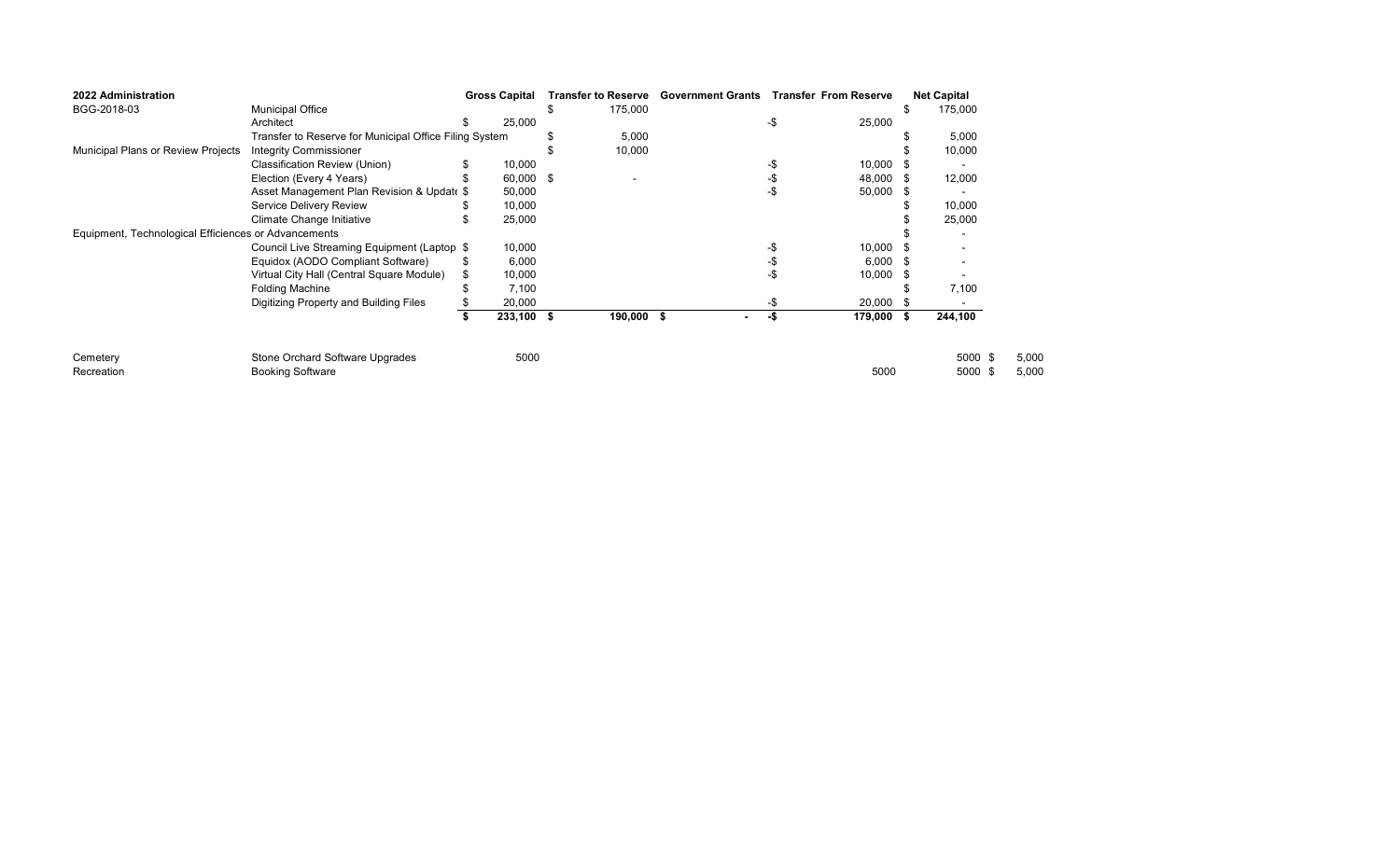|                        |                                  |   | <b>Net Capital 2022</b> | <b>Net Capital 2021</b>  |    |                          |           |
|------------------------|----------------------------------|---|-------------------------|--------------------------|----|--------------------------|-----------|
| <b>Capital Summary</b> | Roads                            |   | 1,098,766 \$            | 1,063,586 \$             |    | 35,180                   | $-$1,315$ |
|                        | Waste                            |   | $30,000$ \$             | $40,000 - $$             |    | 10,000                   |           |
|                        | <b>Building</b>                  |   | 39,000 \$               | $69,000 - $$             |    | 30,000                   |           |
|                        | Parks, Recreation and facilities |   | 155,572 \$              | $267,166 - $$            |    | 111,595                  |           |
|                        | Fire                             | ъ | 432,500 \$              | 347,500 \$               |    | 85,000                   |           |
|                        | Water/Wastewater                 |   | 220,000 \$              | 136,100 \$               |    | 83,900                   |           |
|                        | Bylaw                            |   | $7,000$ \$              | $7,000$ \$               |    | $\overline{\phantom{a}}$ |           |
|                        | Administration                   |   | 244.100 \$              | $307,900 - $$            |    | 63,800                   |           |
|                        | Stone Orchard                    |   | $5,000.00$ \$           | $\overline{\phantom{0}}$ | ъ. | 5,000                    |           |
|                        | <b>Booking Software</b>          |   | 5,000.00                |                          |    | 5,000                    |           |
|                        |                                  |   | 2,236,938 \$            | 2,238,252.46 -\$         |    | 1,314.67                 |           |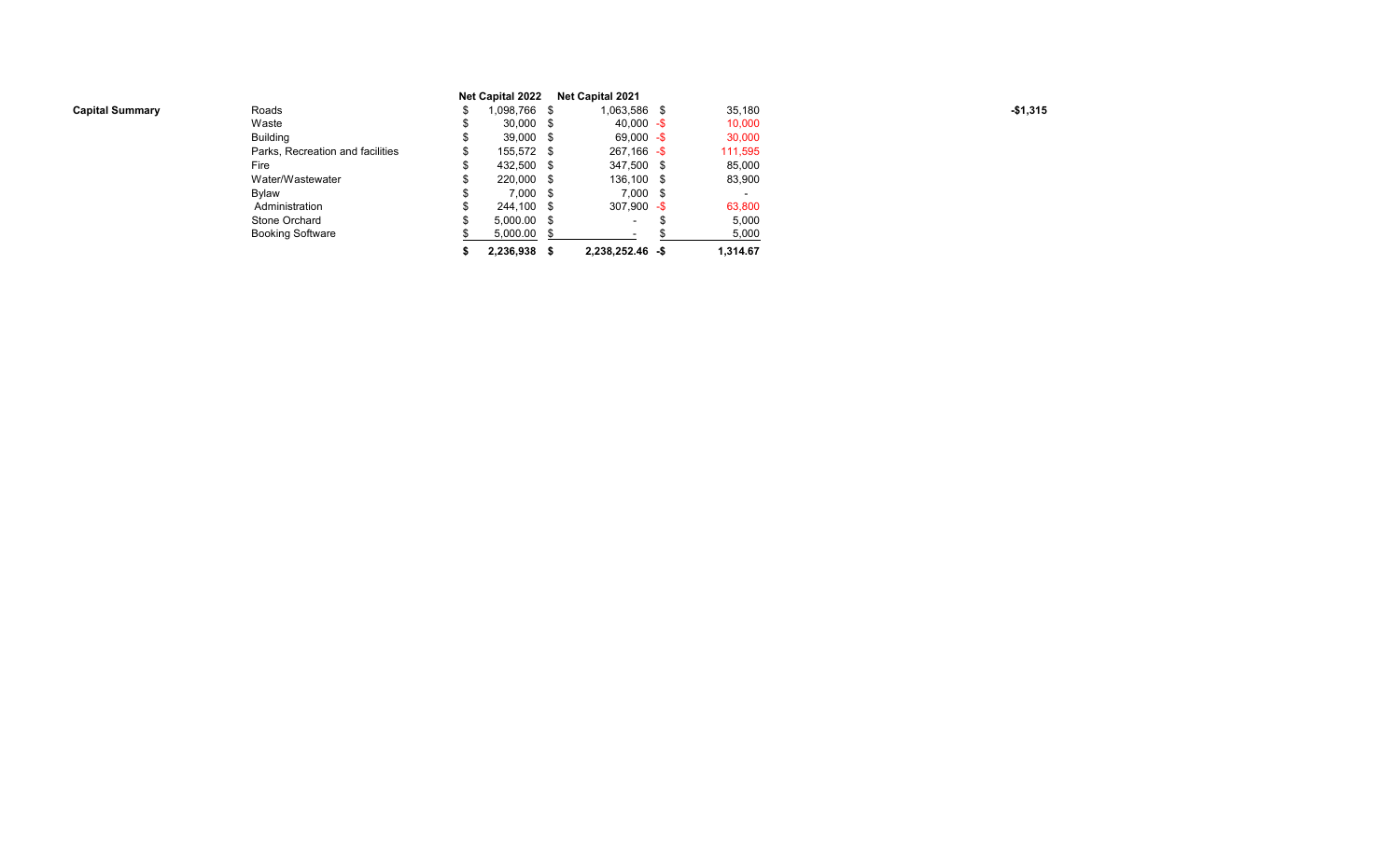## **2021 Capital Forecast Highlights**

**2021 Building/Bylaw Gross Capital Transfer to Reserve Government Grants Transfer From Reserve Net Capital** GMC Terrain - Deputy CBO

| Monmouth Works Garage #1 (MTO)                 |
|------------------------------------------------|
| 740 Champion Grader                            |
| International 6 ton tandem w sander/plow (70S) |
| Earl's Road Bridge                             |
| West Eels Lake Rd.                             |
| Dyno Road                                      |
| <b>Cardiff Project Repayment</b>               |
| Fuel Card System & Tanks                       |
| South Wilberforce Bridge                       |

| 2021 Roads                                     | <b>Gross Capital</b> |                |                | <b>Transfer to Reserve Government Grants Transfer From Reserve</b> | <b>Net Capital</b> |
|------------------------------------------------|----------------------|----------------|----------------|--------------------------------------------------------------------|--------------------|
| Monmouth Works Garage #1 (MTO)                 | 25.000.00            |                |                |                                                                    | 25,000.00          |
| 740 Champion Grader                            |                      | 150.000.00     |                |                                                                    | 150,000.00         |
| International 6 ton tandem w sander/plow (70S) | 255.000.00           |                |                |                                                                    | 255,000.00         |
| Earl's Road Bridge                             | 250.000.00           |                |                | $-100000$ \$                                                       | 150,000.00         |
| West Eels Lake Rd.                             | 300.000.00           |                | $-101414$      |                                                                    | 198,586.00         |
| Dyno Road                                      | 110.000.00           |                |                |                                                                    | 110,000.00         |
| Cardiff Project Repayment                      |                      | 50.000.00      |                |                                                                    | 50,000.00          |
| Fuel Card System & Tanks                       | 60.000.00            |                |                | $-35000$ \$                                                        | 25,000.00          |
| South Wilberforce Bridge                       | 200.000.00           |                |                | $-100000$ \$                                                       | 100.000.00         |
|                                                | \$1.200.000.00       | 200.000.00 -\$ | 101.414.00 -\$ | 235.000.00                                                         | \$1,063,586.00     |

| 2021 Building/Bylaw                              | <b>Gross Capital</b> |                 |     |               | Transfer to Reserve Government Grants Transfer From Reserve | <b>Net Capital</b>       |
|--------------------------------------------------|----------------------|-----------------|-----|---------------|-------------------------------------------------------------|--------------------------|
| GMC Terrain - Deputy CBO                         |                      | 7.000.00        |     |               | 0 \$                                                        | 7.000.00                 |
| 2017 Chevy Silverado Truck #1- CBO               |                      | 7.000.00        |     |               | 0 \$                                                        | 7.000.00                 |
| 2019 Subaru Crosstrek                            |                      | 7.000.00        |     |               | 0 \$                                                        | 7.000.00                 |
| <b>Building Department- Building Renovations</b> | 55.000.00            |                 |     |               | 0 S                                                         | 55.000.00                |
| <b>Building Department- Permitting Software</b>  | 100.000.00           |                 | –.ኬ | 100.000.00    |                                                             | $\overline{\phantom{0}}$ |
|                                                  | 155.000.00           | $21.000.00 - $$ |     | 100.000.00 \$ | $\overline{\phantom{0}}$                                    | 76.000.00                |

| 2021 Parks & Property                      | <b>Gross Capital</b> |              | Transfer to Reserve Government Grants Transfer From Reserve |     |              |    | <b>Net Capital</b> |
|--------------------------------------------|----------------------|--------------|-------------------------------------------------------------|-----|--------------|----|--------------------|
| <b>Cardiff Pool</b>                        | 385,000.00           |              |                                                             |     | $-385000$ \$ |    |                    |
| <b>Cardiff Community Centre</b>            | 7,400.00             |              |                                                             |     |              |    | 7,400.00           |
| Highland Grove Community Centre - Building | 5,000.00             |              |                                                             |     | -5000        |    |                    |
| Highland Grove Library - Building          |                      |              |                                                             |     |              |    |                    |
| Highland Grove Equipment Garage - Building | 13,566.67            |              |                                                             |     |              |    | 13,566.67          |
| Keith Tallman Memorial Arena               | 20,000.00            |              |                                                             |     |              |    | 20,000.00          |
| Repayment for Arena Boards                 |                      | 29,000.00    |                                                             |     |              |    | 29,000.00          |
| Tennis Courts (Gooderham)                  | 12,000.00            |              |                                                             |     |              |    | 12,000.00          |
| <b>Herlihey Park</b>                       | 295,675.79           |              |                                                             |     | -195676      |    | 99,999.79          |
| Zamboni                                    |                      | 9,000.00     |                                                             |     |              |    | 9,000.00           |
| 2013 Chevrolet Silverado                   |                      | 13,350.00    |                                                             |     |              |    | 13,350.00          |
| 2018 Ford F150 Pick Up                     |                      | 13,350.00    |                                                             |     |              |    | 13,350.00          |
| 2021 Chevrolet Colorado WT                 |                      | 10,000.00    |                                                             |     |              |    | 10,000.00          |
| A1025 Utility Tractor                      | 34,500.00            |              |                                                             |     |              |    | 34,500.00          |
| Tandem Axle Trailer                        | 5,000.00             |              |                                                             |     |              |    | 5,000.00           |
|                                            | 778,142.46 \$        | 74,700.00 \$ |                                                             | -\$ | 585,676.00   |    | 267,166.46         |
| <b>2021 Fire</b>                           | <b>Gross Capital</b> |              | Transfer to Reserve Government Grants Transfer From Reserve |     |              |    | <b>Net Capital</b> |
| Hydrant maintenance                        | 10,000.00            |              |                                                             |     |              |    | 10,000.00          |
| <b>LMS</b> software                        | 10,000.00            |              |                                                             | -\$ | 10,000.00    |    |                    |
| Bunker Gear (5 sets)                       | 13,000.00            |              |                                                             |     |              |    | 13,000.00          |
| Hwy. 28 Firehall - Building                | 69,600.00            |              |                                                             | -\$ | 59,600.00    |    | 10,000.00          |
| Highland Grove Firehall - Building         | 30,000.00            |              |                                                             | -\$ | 20,000.00    | S. | 10,000.00          |

Highland Grove Firehall - Building 6 10,000 00 5 30,000.00 5 30,000 00 5 40,000 00 5 5 40,000.00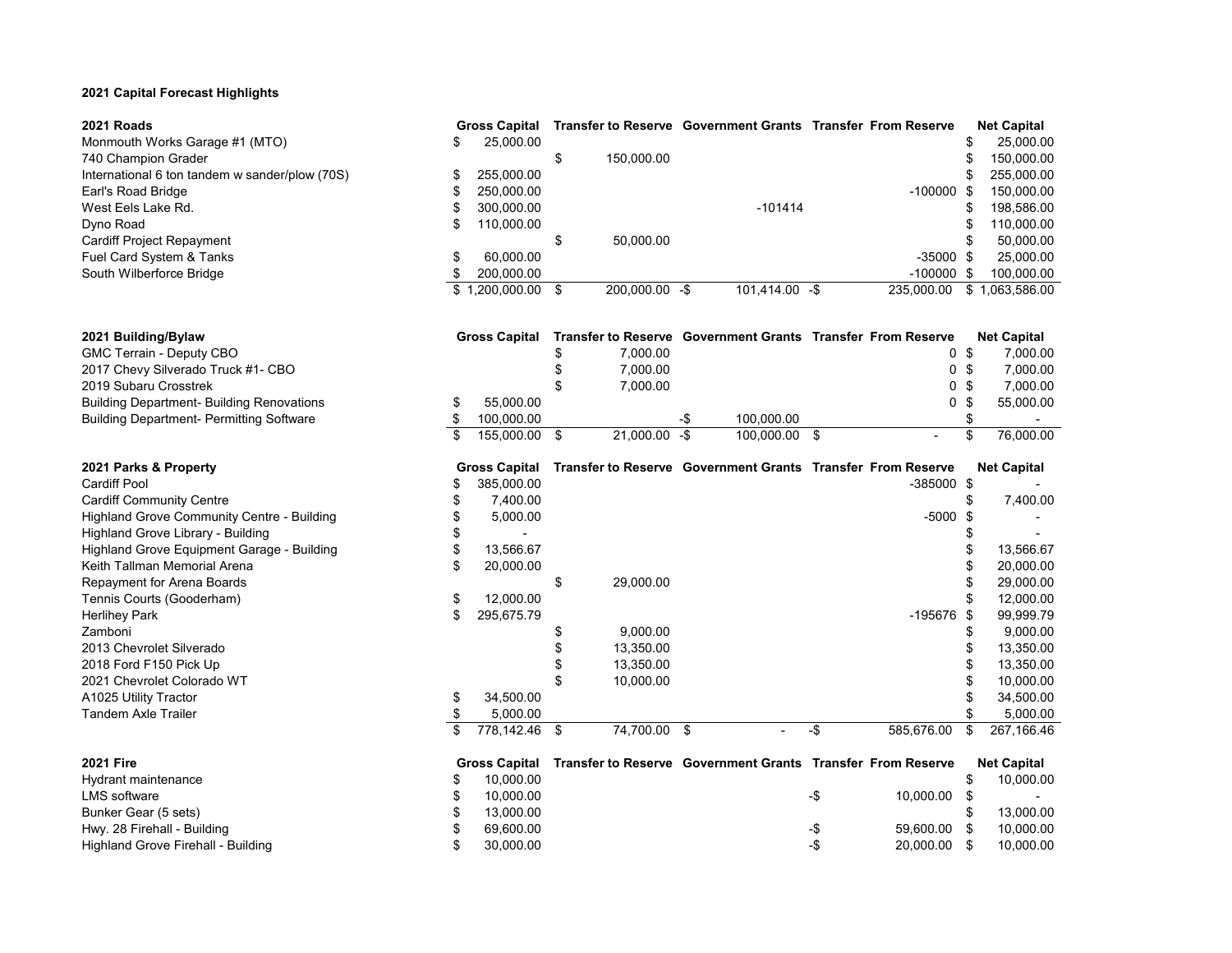| Monck Rd. Firehall - Building                  | S   | 30.000.00            |               |  | -\$ | 20,000.00                                                          | -S | 10,000.00          |
|------------------------------------------------|-----|----------------------|---------------|--|-----|--------------------------------------------------------------------|----|--------------------|
| Spruce St. Fire Garage                         |     | 5.000.00             |               |  |     |                                                                    |    | 5,000.00           |
| Wilberforce Firehall - Building                | S   | 62.560.00            |               |  | -\$ | 42.560.00                                                          |    | 20,000.00          |
| Glamorgan Firehall - Building                  | S   | 26,500.00            |               |  | -\$ | 20,000.00                                                          | -S | 6,500.00           |
| ATV Artic Cat Model A20                        |     |                      | 4.000.00      |  |     |                                                                    |    | 4.000.00           |
| Chevy 8500 - 8500 Gal Pumper                   |     |                      | 33,000.00     |  |     |                                                                    |    | 33,000.00          |
| Chevy 7500 - 8500 Gal Pumper                   |     |                      | 33,000.00     |  |     |                                                                    |    | 33,000.00          |
| Ford F250 4x4 Crew                             |     |                      | 12,000.00     |  |     |                                                                    |    | 12,000.00          |
| Ford F250 4x4 Crew                             |     |                      | 12,000.00     |  |     |                                                                    |    | 12.000.00          |
| Chevrolet C550 625 GPM Pumper                  |     |                      | 80,000.00     |  |     |                                                                    |    | 80,000.00          |
| 1500IG wetside tanker                          |     |                      | 32.000.00     |  |     |                                                                    |    | 32,000.00          |
| 1500IG wetside tanker                          |     |                      | 32,000.00     |  |     |                                                                    |    | 32,000.00          |
| Tanker truck Wetside Tanker 1500               |     |                      | 25,000.00     |  |     |                                                                    |    | 25,000.00          |
|                                                | \$. | 256,660.00           | 263,000.00 \$ |  | -\$ | 172,160.00                                                         |    | 347,500.00         |
| 2021 Water/Wastewater & Waste                  |     | <b>Gross Capital</b> |               |  |     | <b>Transfer to Reserve Government Grants Transfer From Reserve</b> |    | <b>Net Capital</b> |
| 2013 Ford 4x4                                  |     | 45,000.00            |               |  |     |                                                                    |    | 45,000.00          |
| Monck Rd. Water Pumphouse - Building (Cardiff) |     | 1,100.00             |               |  |     |                                                                    |    | 1,100.00           |
| Well (Installed 2012) (Cardiff)                |     | 15,000.00            |               |  |     |                                                                    |    | 15,000.00          |

Process equipment and chem feed system (Cardiff)  $\qquad$  \$ 10,000.00  $\qquad$  \$ 10.000.00 \$ 10,000.00 High Lift Pumps/Controls (Cardiff) \$ 40,000.00 \$ 40,000.00 Service connections (Cardiff)  $$ 25,000.00$   $$ 25,000.00$   $$ 25,000.00$   $$ 136,100.00$ Nested Wells & Cambium Supervision  $\frac{1}{2}$  30,000.00  $\frac{1}{2}$  30,000.00  $\frac{1}{2}$  30,000.00

Future Landfill Equipment **\$** 10,000.00 \$ 10,000.00 \$ 10,000.00 \$ 10,000.00 \$ 10,000.00 40000<br>(Note, recommended put funds away for watermain) \$ 166,100.00 \$ 10,000.00 \$ - \$ 176,100.00 \$ - \$ 176,100.00 (Note, recommended put funds away for watermain)  $\frac{1}{3}$  166,100.00 \$ 10,000.00 \$ - \$ 176,100.00 **Gross Capital Transfer to Reserve Government Grants Transfer From Reserve Net Capital**

|  | 7000 |  |
|--|------|--|
|  |      |  |

7000 7000

| 2021 Administration                                        | <b>Gross Capital</b> |           |     |            | Transfer to Reserve Government Grants Transfer From Reserve |     |              | <b>Net Capital</b> |            |  |
|------------------------------------------------------------|----------------------|-----------|-----|------------|-------------------------------------------------------------|-----|--------------|--------------------|------------|--|
| <b>Municipal Office</b>                                    |                      |           | ۰., | 225.000.00 |                                                             |     |              |                    | 225,000.00 |  |
| Municipal Office - Maintenance as per Facility Review      | \$                   | 40,900.00 |     |            |                                                             |     |              |                    | 40,900.00  |  |
| Transfer to Reserve for Municipal Office Filing System     |                      |           | ъ   | 5,000.00   |                                                             |     |              |                    | 5,000.00   |  |
| New LWMC Sign                                              |                      |           |     |            |                                                             |     |              |                    |            |  |
|                                                            |                      |           |     |            |                                                             |     |              |                    |            |  |
| Classification Review (Union)                              |                      | 10,000.00 |     |            |                                                             | -\$ | 10.000.00    |                    |            |  |
| Election (Every 4 Years)                                   |                      |           |     | 12.000.00  |                                                             |     |              |                    | 12,000.00  |  |
| Asset Management Plan Revision & Update                    |                      | 50,000.00 |     |            |                                                             | -\$ | 50.000.00    |                    |            |  |
| Service Delivery Review                                    |                      |           |     |            |                                                             |     |              |                    |            |  |
| Energy Conservation & Demand Management Plan Updated       |                      |           |     |            |                                                             |     |              |                    |            |  |
| Community Safety & Well Being Plan                         |                      | 15.000.00 |     |            |                                                             | -\$ | 15.000.00    |                    |            |  |
| Climate Change Initiative                                  |                      | 25.000.00 |     |            |                                                             |     |              |                    | 25,000.00  |  |
|                                                            |                      |           |     |            |                                                             |     |              |                    |            |  |
| Council Live Streaming Equipment (Laptop, Camera & Tripod, |                      |           |     |            |                                                             |     |              |                    |            |  |
| Appropriate Sound Equipment, etc.)                         |                      | 10.000.00 |     |            |                                                             |     | 10.000.00 \$ |                    |            |  |
| Equidox (AODO Compliant Software)                          |                      | 6.000.00  |     |            |                                                             |     | 6.000.00     |                    |            |  |
| DocuSign (Digital Signing Software)                        |                      | 5,000.00  |     |            |                                                             |     | 5,000.00     |                    |            |  |